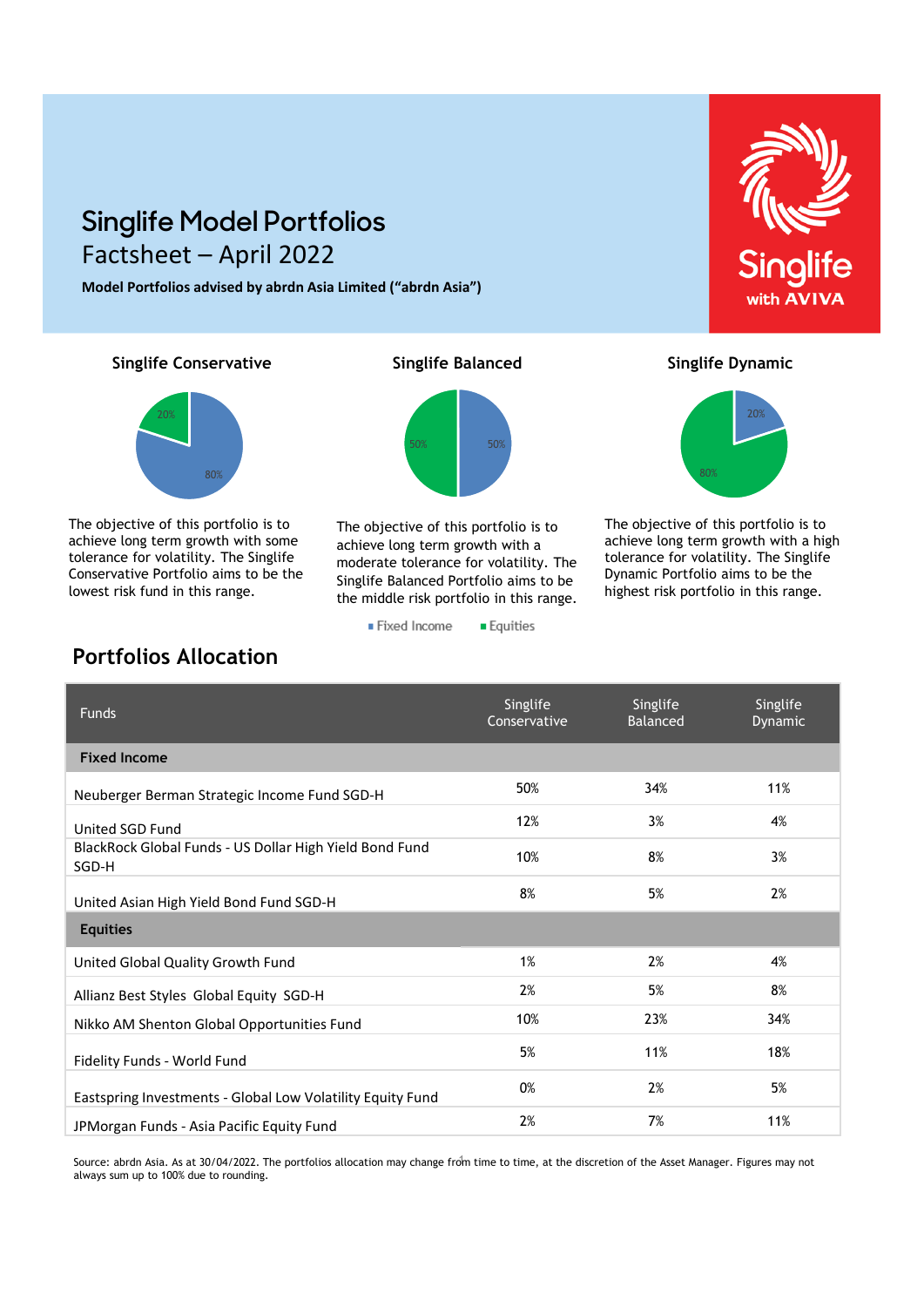# Singlife with **AVIVA**

# **Singlife Model Portfolios** Factsheet – April 2022

**Model Portfolios advised by abrdn Asia**

## **Portfolios Performance**

| <b>Portfolios</b>            | 1-Month | 3-Month | <b>YTD</b> | 1-Year  | 3-Years<br>(annualized) | Since Inception <sup>^</sup><br>(annualized) |
|------------------------------|---------|---------|------------|---------|-------------------------|----------------------------------------------|
| <b>Singlife Conservative</b> | $-3.09$ | $-4.86$ | $-7.65$    | $-7.23$ | n/a                     | 0.28                                         |
| <b>Singlife Balanced</b>     | $-3.64$ | $-4.76$ | $-9.07$    | $-7.21$ | n/a                     | 3.02                                         |
| <b>Singlife Dynamic</b>      | $-3.87$ | $-4.31$ | $-9.97$    | $-6.33$ | n/a                     | 5.65                                         |

Source: abrdn Asia. As at 30/04/2022.

^Since Inception: 29/07/2020, figures for period above one year are annualized

The table above sets out the gross model performance returns (BEFORE investment management fees, administration fees, advisory fees and taxes) for the Portfolio. Had such fees been deducted, returns would have been lower.

The performance of the model portfolios may differ from the actual portfolios held by the individual investor.

The performance returns have been calculated on a daily basis, and are accumulated for the period shown. Performance returns are shown as annualised if the period is over 1 year, or as total returns otherwise.

Past performance is not a guide to future results.